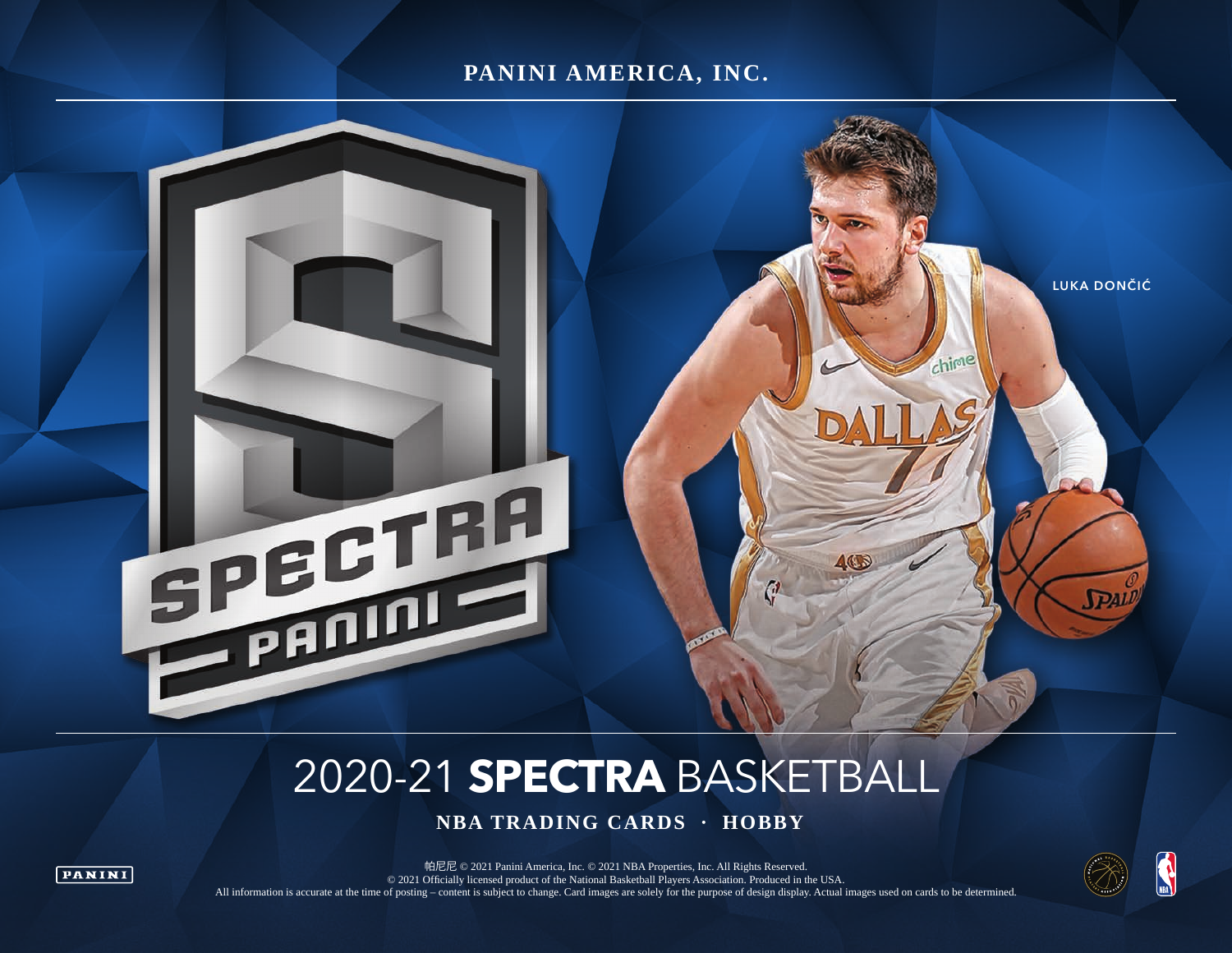# **SPECTRA** BASKETBALL **2020-21 NBA TRADING CARDS · HOBBY**





Card images are solely for the purpose of design display. Card images are solely for the purpose of design display. Card images are solely for the purpose of design display.



### **ROOKIE JERSEY AUTOGRAPHS META ROOKIE JERSEY AUTOGRAPHS NEBULA LOGOMAN**

## **ROOKIE JERSEY AUTOGRAPHS INTERSTELLER**

The Rookie Jersey Autograph set in Spectra is always one of the most popular chases for collectors, and it is no different this year! Look for a range of parallels including the One-of-a-Kind Nebula Logoman parallel!



**PANINI** 

帕尼尼 © 2021 Panini America, Inc. © 2021 NBA Properties, Inc. All Rights Reserved. © 2021 Officially licensed product of the National Basketball Players Association. Produced in the USA. All information is accurate at the time of posting – content is subject to change. Card images are solely for the purpose of design display. Actual images used on cards to be determined.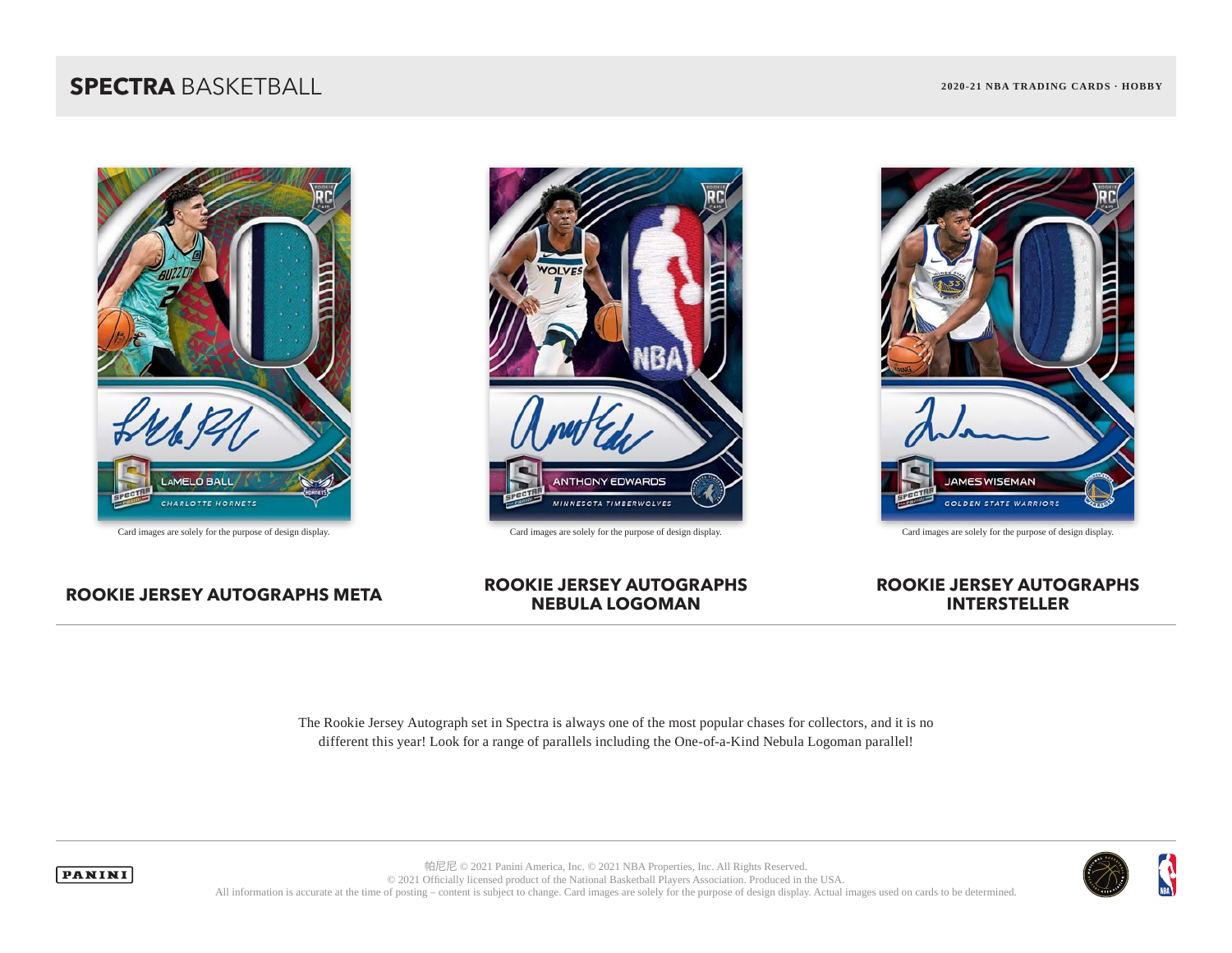# **SPECTRA** BASKETBALL **2020-21 NBA TRADING CARDS · HOBBY**



# **CATALYS LUKA DONČIĆ**



Card images are solely for the purpose of design display. Card images are solely for the purpose of design display. Card images are solely for the purpose of design display.

# **ILLUSTRIOUS LEGEND SIGNATURES**

## **CATALYSTS SIGNATURES META ROOKIE DUAL PATCH AUTOGRAPHS MARBLE**

Spectra returns with some of the highly collectible autographs card sets released this year of the best current, retired and rookie players in the league today!

帕尼尼 © 2021 Panini America, Inc. © 2021 NBA Properties, Inc. All Rights Reserved.



© 2021 Officially licensed product of the National Basketball Players Association. Produced in the USA. All information is accurate at the time of posting – content is subject to change. Card images are solely for the purpose of design display. Actual images used on cards to be determined.

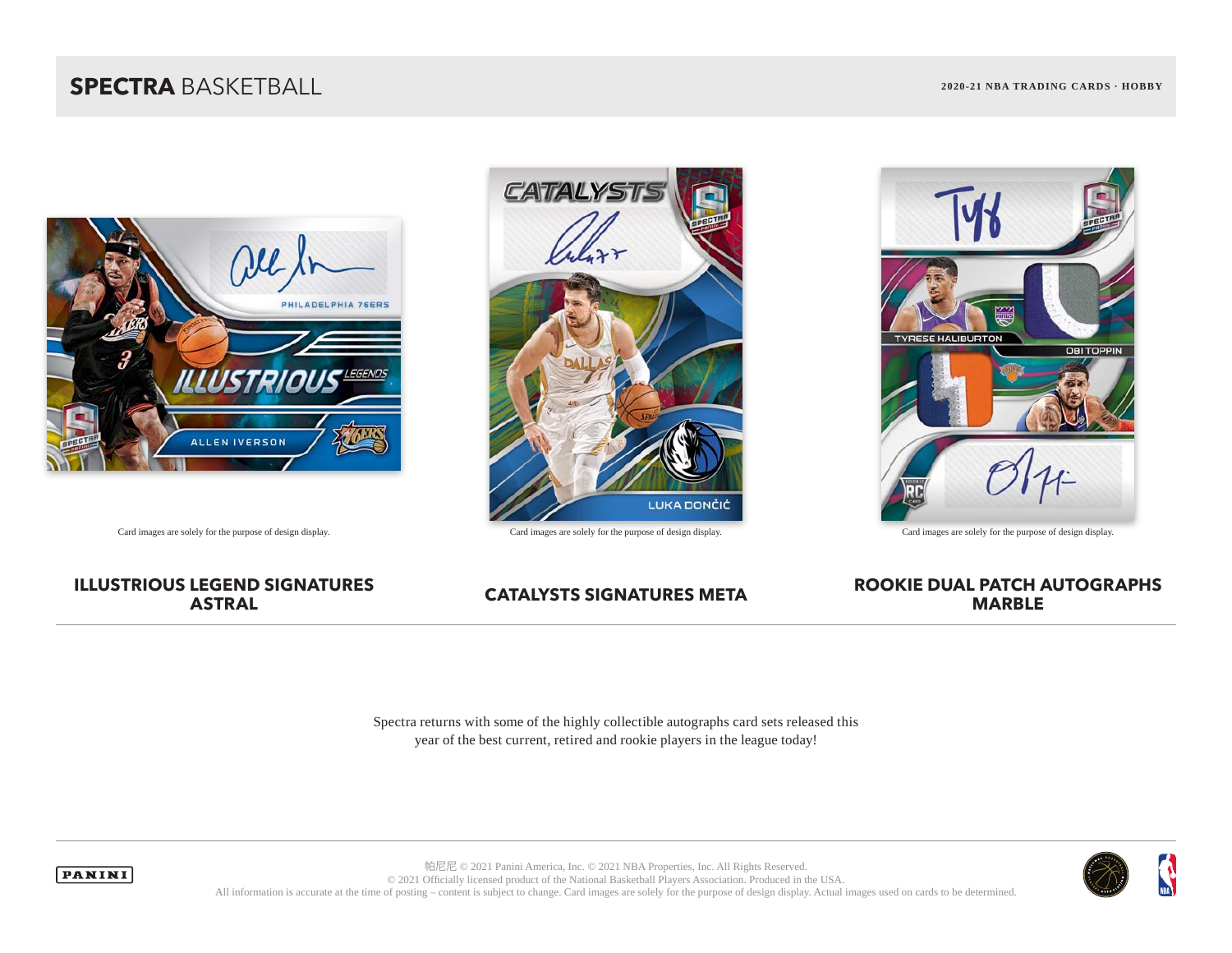# **SPECTRA** BASKETBALL **2020-21 NBA TRADING CARDS · HOBBY**





Card images are solely for the purpose of design display. Card images are solely for the purpose of design display. Card images are solely for the purpose of design display.



# **BASE SPECTRACULAR DEBUT**



## **COLOR BLAST BASE VARIATIONS UNIVERSAL DIE CUT**

Search for a variety of parallel and inserts in Spectra, including the popular shortprinted Color Blast insert and new base set Base Spectacular Debut!



帕尼尼 © 2021 Panini America, Inc. © 2021 NBA Properties, Inc. All Rights Reserved. © 2021 Officially licensed product of the National Basketball Players Association. Produced in the USA. All information is accurate at the time of posting – content is subject to change. Card images are solely for the purpose of design display. Actual images used on cards to be determined.

**PANINI**